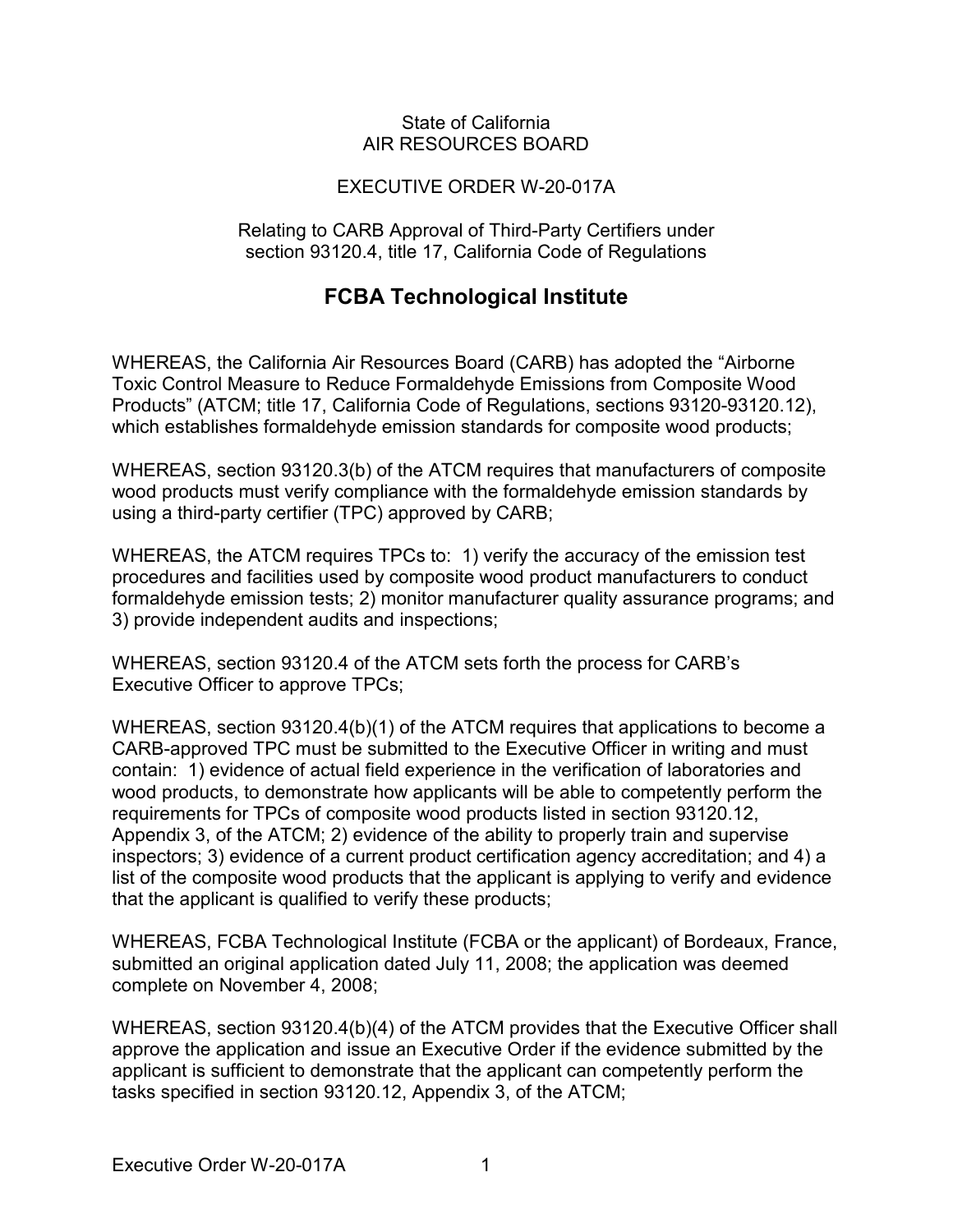WHEREAS, FCBA was issued Executive Order W-08-017, signed on December 22, 2008;

 WHEREAS, section 93120.4(b)(4) of the ATCM allows CARB-approved TPCs to apply for re-approval to CARB by submitting an updated application;

WHEREAS, FCBA submitted the original and the updated applications for approval to CARB as follows:

| <b>Executive Order#</b> | <b>Date Received</b> | Date Signed | <b>Actions</b>                                                                                                                                                      |
|-------------------------|----------------------|-------------|---------------------------------------------------------------------------------------------------------------------------------------------------------------------|
| W-08-017                | 7/11/2008            | 12/22/2008  | Original                                                                                                                                                            |
| W-11-017                | 12/21/2010           | 10/5/2011   | Renewal                                                                                                                                                             |
| W-13-017                | 10/5/2013            | 12/20/2013  | Renewal; informed<br>CARB of plans to<br>discontinue the use<br>of their laboratory<br>and requested<br>approval to use<br><b>AIDIMME</b> for<br>laboratory testing |
| W-16-017                | 11/27/2015           | 5/11/2016   | Renewal                                                                                                                                                             |
| W-18-017                | 4/23/2018            | 5/22/2018   | Renewal                                                                                                                                                             |
| W-20-017                | 1/24/2020            | 6/30/2020   | Renewal                                                                                                                                                             |

WHEREAS, FCBA submitted a request and supplementary documentation to CARB on December 22, 2020, for approval to add FCBA's accredited laboratory for formaldehyde emissions testing;

WHEREAS, the request and supplementary documentation indicates that FCBA's accredited laboratory has the necessary qualifications to provide laboratory testing for FCBA;

 formaldehyde emissions testing; WHEREAS, it is appropriate to approve FCBA's request to add their laboratory for

 demonstrated the TPC's ability to continue to comply with section 93120.4(b)(1); and WHEREAS, the Executive Officer finds that the completed and updated application

 Executive Order W-20-017 be superseded by this Executive Order W-20-017A. WHEREAS, the Executive Officer approves FCBA's request for approval to add the FCBA laboratory for laboratory testing, and it is appropriate that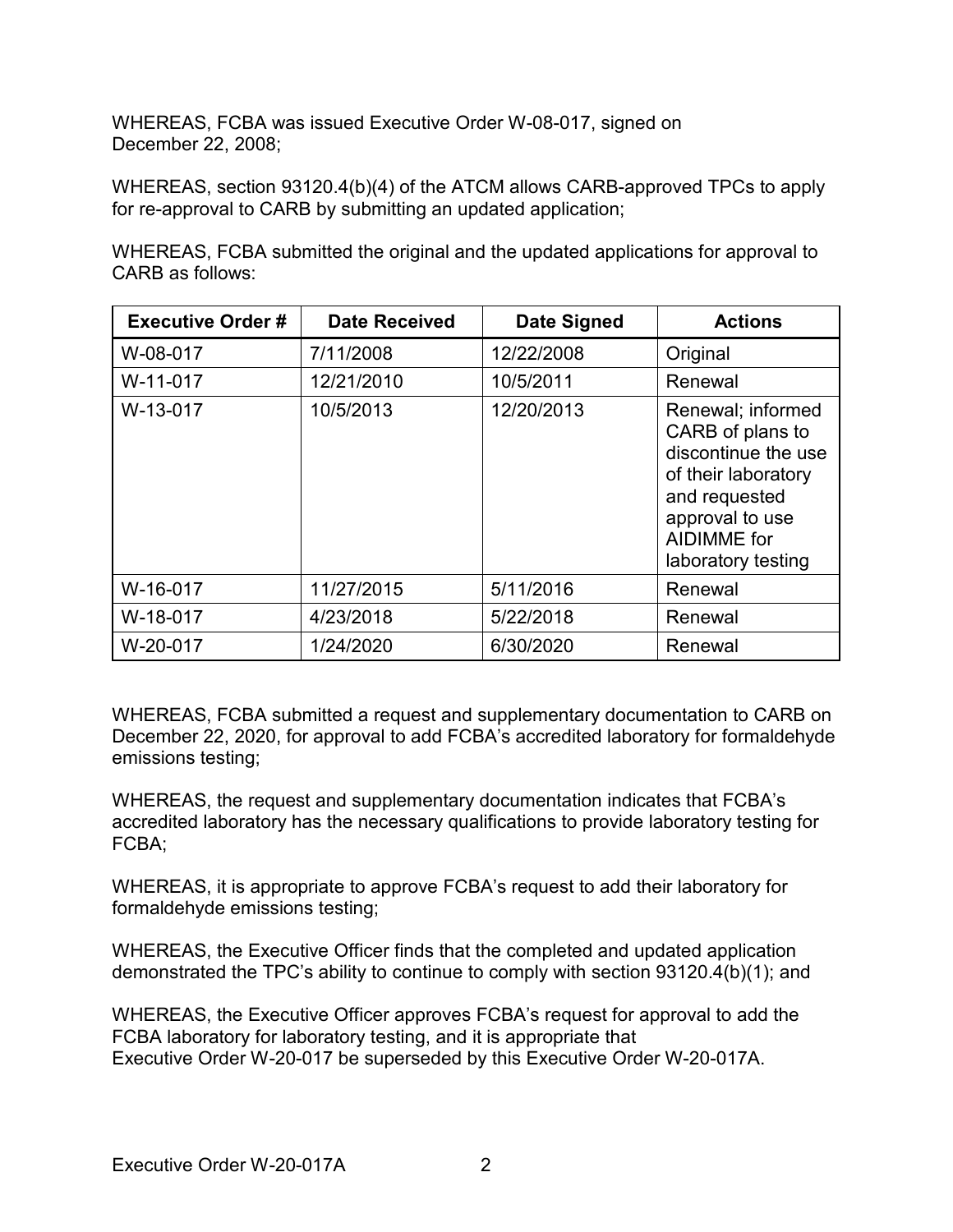NOW, THEREFORE, IT IS ORDERED that FCBA is hereby approved as a TPC and is issued the following number designating them as a CARB-approved TPC: **TPC-017**.

 BE IT FURTHER ORDERED that FCBA is a CARB-approved TPC for the following composite wood products: hardwood plywood, particleboard, and medium density fiberboard.

density fiberboard.<br>BE IT FURTHER ORDERED that this approval is subject to the following conditions:

- 1. FCBA must provide their CARB-approved TPC number to each manufacturer it Appendix 3, of the ATCM. has subcontracted with for services, as specified in section [93120.12,](https://93120.12)
- 2. FCBA and their subcontracted laboratory listed in Attachment A must participate in an inter-laboratory study of their primary and/or secondary chamber facilities.
- Attachment A, FCBA must submit a request to the Executive Officer in writing competently perform the tasks for which it is employed. FCBA shall not use the 3. If FCBA wishes to use a subcontracted laboratory other than AIDIMME, listed in and must provide evidence to demonstrate that the subcontractor can subcontractor unless the Executive Officer approves the request in writing.
- 4. FCBA shall immediately notify the Executive Officer if any accreditation or expire, or revoked within the duration of this Executive Order. certification provided in support of their initial application is renewed, allowed to

 BE IT FURTHER ORDERED that this Executive Order W-20-017A supersedes Executive Order W-20-017, which was issued on June 30, 2020.

 to the Executive Officer as provided in section 93120.4 of the ATCM. BE IT FURTHER ORDERED that this Executive Order shall have a duration of two years from the date it is executed; within 120 days prior to the expiration of this Executive Order, FCBA may apply for re-approval by submitting an updated application

 ATCM. The Executive Officer shall not modify or revoke this Executive Order without specified in title 17, California Code of Regulations, section 60055.1 et seq. BE IT FURTHER ORDERED that the Executive Officer may review and, for good cause, modify or revoke this Executive Order as provided in section 93120.4(d) of the affording FCBA with the opportunity for a hearing in accordance with the procedures

 copy form for two years, for review by CARB upon request, as specified in section [93120.12,](https://93120.12) Appendix 3, of the ATCM. BE IT FURTHER ORDERED that FCBA must maintain records in electronic or hard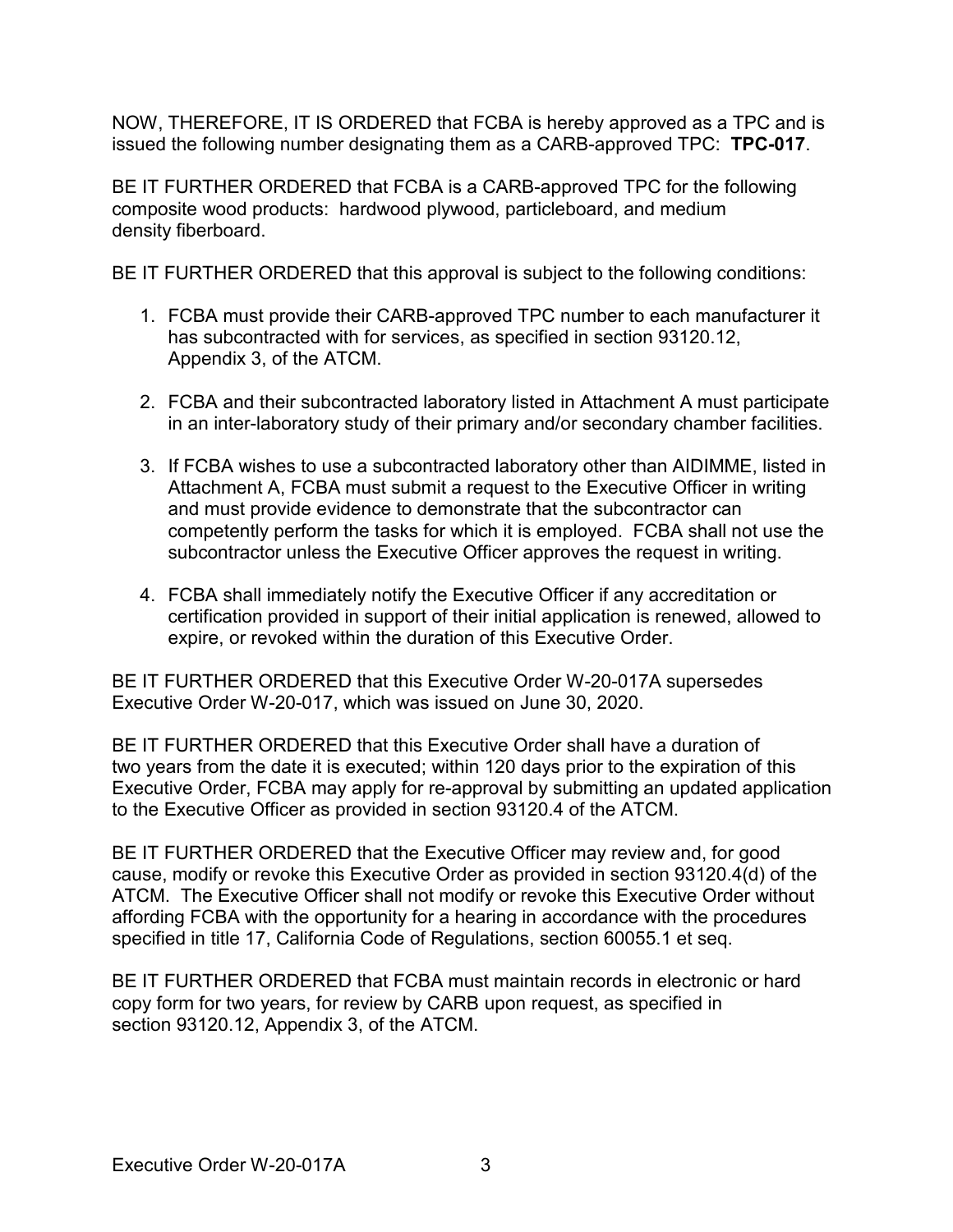BE IT FURTHER ORDERED that on or before March 1 of each year, FCBA must section [93120.12,](https://93120.12) Appendix 3, of the ATCM. provide an annual report to CARB for the previous calendar year, as specified in

 BE IT FURTHER ORDERED that FCBA must notify the Executive Officer in writing within 30 days of any change in their ability to carry out the responsibilities of this Executive Order.

Executed at Sacramento, California this 4<sup>th</sup> day of <u>February</u> 2021.

Pichard Bys  $\_$ 

Richard Boyd Assistant Division Chief Transportation and Toxics Division